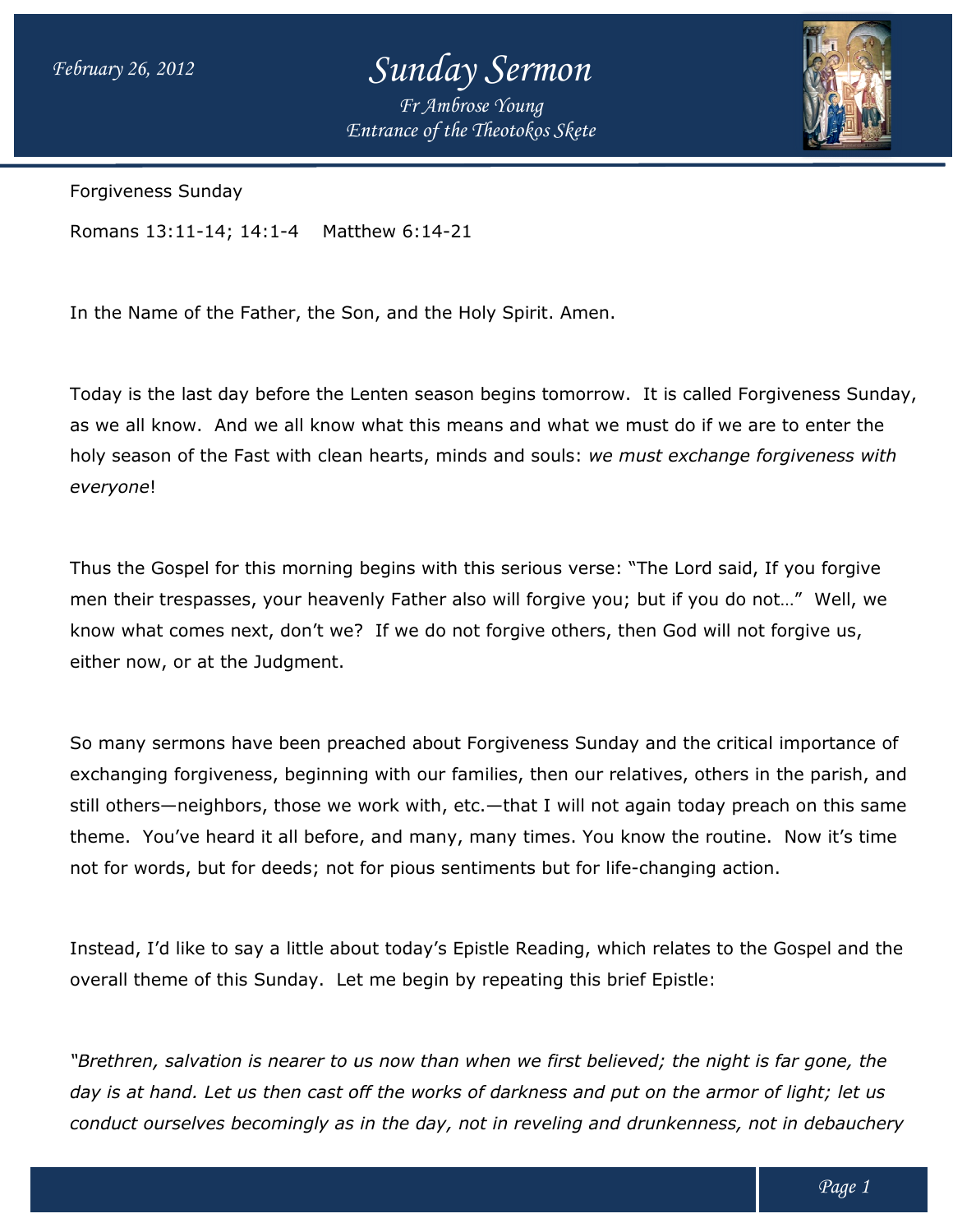

*and licentiousness, not in quarreling and jealousy. But put on the Lord Jesus Christ, and make no no provision for the flesh, to gratify its desires.*

*"As for the man who is weak in faith, welcome him, but not for disputes over opinions. One believes he may eat anything, while the weak man eats only vegetables. Let not him who eats despise him who abstains, and let not him who abstains pass judgment on him who eats; for God*  despise him who abstains, and let not him who abstains pass judgment on him who eats; for God<br>has welcomed him. Who are you to pass judgment on the servant of another? It is before his own *master that he stands or falls. And he will be upheld, for God is able to make him stand."* gratify its desires.<br>Pak in faith, welcome him, but not for disputes over opinions. One<br>Ping, while the weak man eats only vegetables. Let not him who eats

This Epistle is a remarkable sermon all its own! First, it begins: "Brethren, salvation is nearer to This Epistle is a remarkable sermon all its own! First, it begins: "Brethren, salvation is neare<br>us now than when we first believed [for] the night is far gone, the day is at hand." This is a wake-up call, a loud and clear clarion ordering us to pay attention, for life is going quickly by and wake-up call, a loud and clear clarion ordering us to pay attention, for life is going quickly by and<br>we are closer to the end, and to judgment, than we were at this time last year. I remember well the day—just a few months before she died of her last illness--my mother said to me, with the day—just a few months before she died of her last illness--my mother said to me, with<br>amazement in her voice: "I can't believe that my whole lifetime has already gone by. It all went amazement in her voice: "I can't belie<br>so fast? What happened to the time?"

This morning's Epistle then goes on to instruct us, in no uncertain terms, to "put off the works of This morning's Epistle then goes on to instruct us, in no uncertain terms, to "put off the works of<br>darkness." And what are those? Of course our sins, our vices, our bad habits, our indifference to darkness." And what are those? Of course our sins, our vices, our bad habits, our indifference<br>our own salvation and to God Himself as well as indifference to our neighbor. Instead, we must "put on the armor of light". our own salvation and to God Himself as well as indifference to our neighbor. Instead, we must<br>"put on the armor of light".<br>Now, St. John tells us in his Gospel that Christ Himself is light, and not just any light, such as

and I might create when we light a candle, a fire, or turn a switch on a lamp. No, Christ is THE Light, the Light that came into the darkness, and the darkness could not quench it, could not and I might create when we light a candle, a fire, or turn a switch on a lamp. No, Christ is THE<br>Light, the Light that came into the darkness, and the darkness could not quench it, could not<br>overwhelm it, and could not put too begin to shine with a spiritual light. This spiritual light can be equated with love, for God is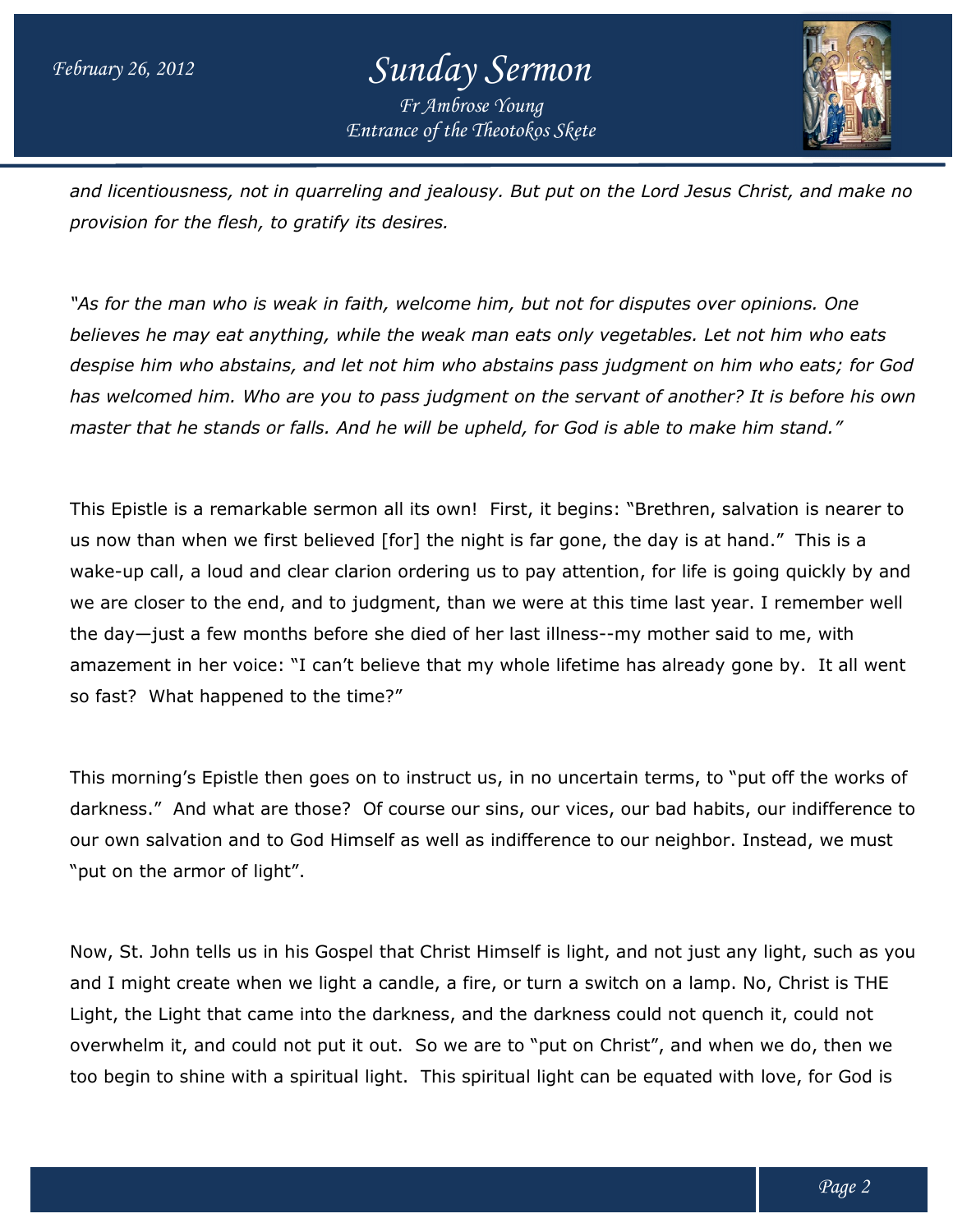

love, so when we put on the armor of light we put on Christ and we begin to shine with unselfish and unconditional love for others.

In the next verses, St. Paul specifically says that we are not to do the works of the night—the In the next verses, St. Paul specifically says that we are not to do the works of the night—the<br>sins of the night, in other words—but the good deeds and virtues of the day. And he specifically cites not judging others.

Now all of this, it seems to me, strongly suggests that our life is indeed a journey and we are Now all of this, it seems to me, strongly suggests that our life is indeed a journey and we are<br>walking on a certain path, a path to the Kingdom of Heaven. As we know when walking on a path through the forest, we can go astray by stepping off the path and perhaps even getting lost, hurt, possibly even attacked by wild animals. But the great 19th century Father of the Church, St. Theophan the Recluse, in writing to one of his own spiritual children—a laywoman general rules for staying on the path, the True Path. n and perhaps even getting lost<br>century Father of the Church,<br>ildren—a laywoman--, gave us

I will share these simple rules so that we can keep them in mind as we now begin the Lenten journey and plunge into the deep seriousness of the First Week of Great Lent, a week which sets the whole tone of the sacred season. I will share these simple rules so that we can keep them in mind as we now begin the Lenten<br>journey and plunge into the deep seriousness of the First Week of Great Lent, a week which sets<br>the whole tone of the sacred seaso

to the next life. And doubt enters in when we begin to day dream instead of taking life seriously. And whenever we start thinking that we are capable of accomplishing important seriously. And whenever we start thinking that we are capable of accomplishing important<br>things—this thought opens the door to doubt and grace starts to ebb away from our souls and we are alone, we are left to our own devices.

Secondly, we must realize that the path upon which we are walking is surrounded by snares of all kinds, temptations and distractions, and you and I are not immune to any of them, not immune<br>to the most subtle or the most crude and vulgar temptations. to the most subtle or the most crude and vulgar temptations.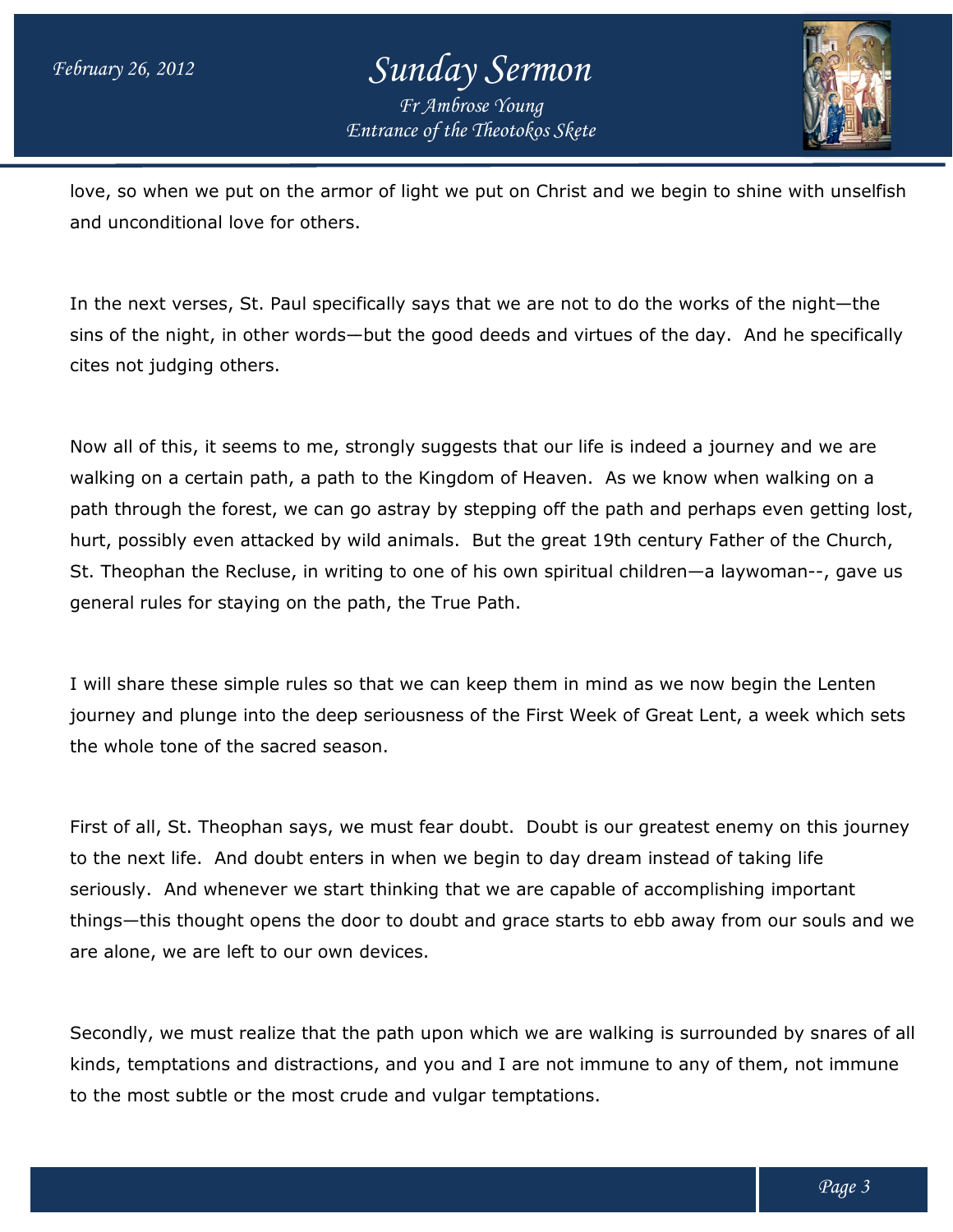

Thirdly, according to St. Theophan, we must have a healthy fear of death and judgment. He writes: "From morning, at the same time you are renewing the memory of the Lord in your heart, Thirdly, according to St. Theophan, we must have a healthy fear of death and judgment. He<br>writes: "From morning, at the same time you are renewing the memory of the Lord in your heart,<br>take care to add to this the memory o thought continually the entire day, just as you have the thought of the Lord; and as you are<br>falling asleep, say, The grave is before me! Death awaits me!" falling asleep, say, The grave is before me! Death awaits me!"

The fourth rule, St. Theophan says, is that we must remove ourselves, as much as it is possible, from those who are negative, cause us temptation, or distract us from our u ultimate goal—which is, again the Kingdom of Heaven.

Fifth, he adds, "Do not, however avoid [all] people, and do not be gloomy…" or depressed because others are misbehaving.

The sixth rule of St. Theophan is the one most often neglected, I suspect, by the average layman: spiritual studies and reading, which includes prayer. These, he says, must be done every day, even if just for a few minutes. "What you do, when," he writes, "is for you to decide for yourself. Get up a little earlier, and before you leave the house, do your spiritual studies to the extent possible. Spend a little more time at prayer, however. however. Express your vital needs to the Lord like a child and with a child's faith." from those who are negative, cause us temptation, or distract us from our ultimate goal—wh<br>is, again the Kingdom of Heaven.<br>Fifth, he adds, "Do not, however avoid [all] people, and do not be gloomy…" or depressed<br>because o prayer. These, he says, must be done<br>do, when," he writes, "is for you to de-<br>we the house, do your spiritual studies<br>er, however. Express your vital needs<br>to force ourselves and try as hard as v<br>God for our strength. "Not

And then, lastly—and this is the seventh rule--we are to force ourselves and try as hard as we possibly can in our spiritual life, but always trusting in God for our strength. "Nothing," St. Theophan said, "will happen all of a sudden; everything will come about in its own time. Everything you seek with faith will come. But when? When the Lord patient, remaining steadfast in the ways you have begun. Be inspired with the hope that the day patient, remaining steadfast in the ways you have begun. Be inspired with the hope that the da<br>will come when the light of joy will glow in the heart and it will be emancipated from all bonds, bringing freedom of movement and raising you to that place where the noble images of spirit in our spiritual life, but always trusting in God for our strength. "Nothing," St.<br>id, "will happen all of a sudden; everything will come about in its own time.<br>ou seek with faith will come. But when? When the Lord is re